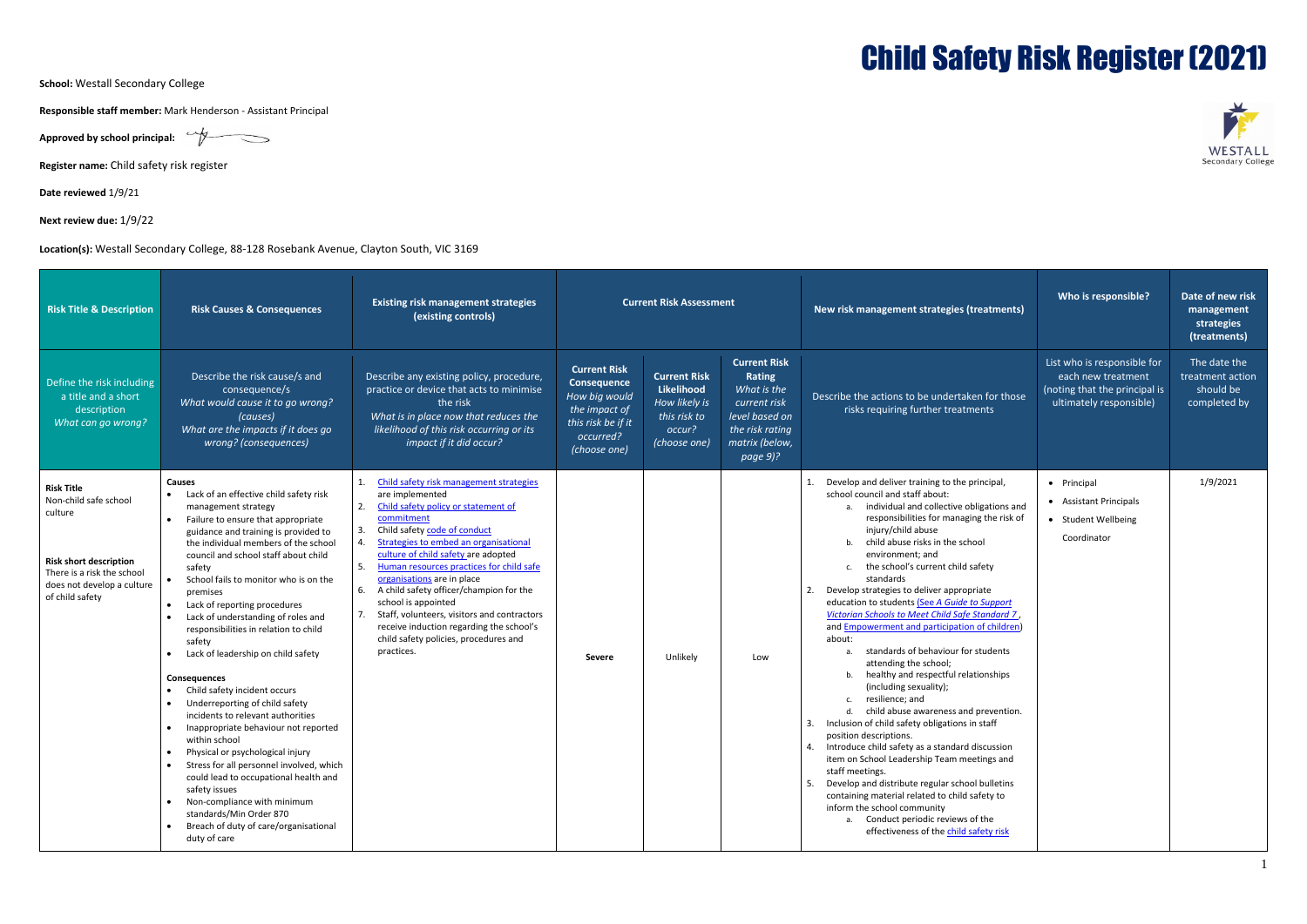

|                                                                                                                                                                                                                                                                                                | Litigation / adverse court ruling<br><b>Reputation damage</b><br>(School/Department)<br>Community dissatisfaction and distrust<br>over perceived child safety neglect,<br>which could lead to drop in school<br>enrolments                                                                                                                                                                                                                                                                                                                                                                                                                                                                                                                                                                                                                                                                                                                                                                                                                      |                                                                                                                                                                                                                                                                                                                                                                                       |        |          | management strategies put into practice<br>and, if considered appropriate, revise<br>those strategies.                                                                                                                                                                                                                                                                                                                                                                                                                                                                                                                                                                                                                                                                                                                                                                                                                                                                                                                      | WESTALI<br>Secondary Colleg |
|------------------------------------------------------------------------------------------------------------------------------------------------------------------------------------------------------------------------------------------------------------------------------------------------|-------------------------------------------------------------------------------------------------------------------------------------------------------------------------------------------------------------------------------------------------------------------------------------------------------------------------------------------------------------------------------------------------------------------------------------------------------------------------------------------------------------------------------------------------------------------------------------------------------------------------------------------------------------------------------------------------------------------------------------------------------------------------------------------------------------------------------------------------------------------------------------------------------------------------------------------------------------------------------------------------------------------------------------------------|---------------------------------------------------------------------------------------------------------------------------------------------------------------------------------------------------------------------------------------------------------------------------------------------------------------------------------------------------------------------------------------|--------|----------|-----------------------------------------------------------------------------------------------------------------------------------------------------------------------------------------------------------------------------------------------------------------------------------------------------------------------------------------------------------------------------------------------------------------------------------------------------------------------------------------------------------------------------------------------------------------------------------------------------------------------------------------------------------------------------------------------------------------------------------------------------------------------------------------------------------------------------------------------------------------------------------------------------------------------------------------------------------------------------------------------------------------------------|-----------------------------|
| <b>Risk Title</b><br>Child abuse is not reported<br><b>Risk short description</b><br>There is a risk that the<br>school does not report<br>child safety concerns                                                                                                                               | <b>Causes</b><br>Lack of reporting protocols<br>Staff not aware of reporting protocols<br>Staff not aware of their reporting<br>obligations<br>Familiarity of relationships<br>Poor child safety culture<br><b>Consequences</b><br>Child safety incident occurs<br>Underreporting of child safety<br>incidents to relevant authorities<br>Inappropriate behaviour not reported<br>within school<br>Physical or psychological injury<br>Stress for all personnel involved, which<br>could lead to occupational health and<br>safety issues<br>Criminal penalties:<br>Failure to Report and/or<br>$\circ$<br>Failure to Protect offence,<br>Penalties under the<br>$\circ$<br>Reportable Conduct Scheme<br>Non-compliance with minimum<br>standards/Min Order 870<br>Breach of duty of care/organisational<br>duty of care<br>Litigation / adverse court ruling<br>Reputation damage<br>(School/Department)<br>Community dissatisfaction and distrust<br>over perceived child safety neglect,<br>which could lead to drop in school<br>enrolments | Child safety policy and statement of<br>commitment.<br>Child safety code of conduct.<br>2.<br>3.<br>Procedures for responding to and<br>reporting suspected child abuse are<br>developed and implemented<br>Recording your actions: responding to<br>suspected child abuse template is readily<br>available to all staff<br>Performance management procedures are<br>.5.<br>in place. | Severe | Unlikely | 1. Train students, staff and volunteers (including<br>1/9/2021<br>• Principal<br>homestay providers) to identify inappropriate<br><b>Assistant Principals</b><br>$\bullet$<br>behaviour and indicators of abuse, and escalate<br>concerns<br>• Student Wellbeing<br>Ensure all school mandatory reporters (and other<br>Coordinator<br>school staff if possible) undertake the Protecting<br><b>Children - Mandatory Reporting and other</b><br>• Year Level Coordinators<br>Obligations online module annually<br>Develop and deliver training to the principal, school<br>council and staff about:<br>a. individual and collective obligations and<br>responsibilities for managing the risk of<br>child abuse;<br>child abuse risks in the school<br>b.<br>environment: and<br>c. the school's current child safety<br>standards<br>Low<br>4. Inclusion of child safety obligations in staff position<br>descriptions.<br>5. Child safety is a discussion item on School<br>Leadership Team meetings and staff meetings. |                             |
| <b>Risk Title</b><br>Child safety incident due<br>to a child being<br>unsupervised in the school<br>environment<br><b>Risk short description</b><br>There is the risk of a child<br>safety incident when a<br>child is unsupervised<br>including during<br>recreational or other<br>activities | <b>Causes</b><br>• School fails to monitor who is on the<br>premises<br>Lack of student supervision<br>Lack of appropriate risk management<br>practices in place for recreational or<br>other activities<br>Inappropriate building design<br><b>Consequences</b><br>Child safety incident occurs<br>Underreporting of child safety<br>incidents to relevant authorities<br>Inappropriate behaviour not reported<br>within school<br>Physical or psychological injury                                                                                                                                                                                                                                                                                                                                                                                                                                                                                                                                                                            | human resources practices for child safe<br>organisations are implemented<br>Organised 'Yard duty' for teachers before,<br>2.<br>during and after school<br>Staff to student ratios are observed.<br>4.<br>Visitor and contractor sign-in process,<br>perimeter control (SPAG - Visitors in<br>Schools).                                                                              | Major  | Unlikely | 1/9/2021<br>1. Develop and implement policies and procedures to<br>• Principal<br>reduce situations where a child may be<br><b>Assistant Principals</b><br>$\bullet$<br>unsupervised including during recreational or other<br>activities<br>Staff member on yard<br>$\bullet$<br>CCTV for unsupervised areas and 'hot spot' areas<br>2.<br>duty supervision at the<br>Clear windows in walls to enable visibility of<br>occupants<br>time of an incident<br>4. Non-lockable doors in hot spots<br>5. Assessment of new or changed physical<br>Low<br>environments for child safety risks<br>6. Restrict or block off access to isolated, internally<br>lockable, hidden or dark rooms or environments at<br>the school<br>7. Child safety is a discussion item in School<br>Leadership Team meetings and staff meetings.<br>8. Regular reminders to staff on this risk during School<br>Leadership Team meetings and staff meetings.<br>9. Adopt child safety risk management strategies as<br>appropriate.                |                             |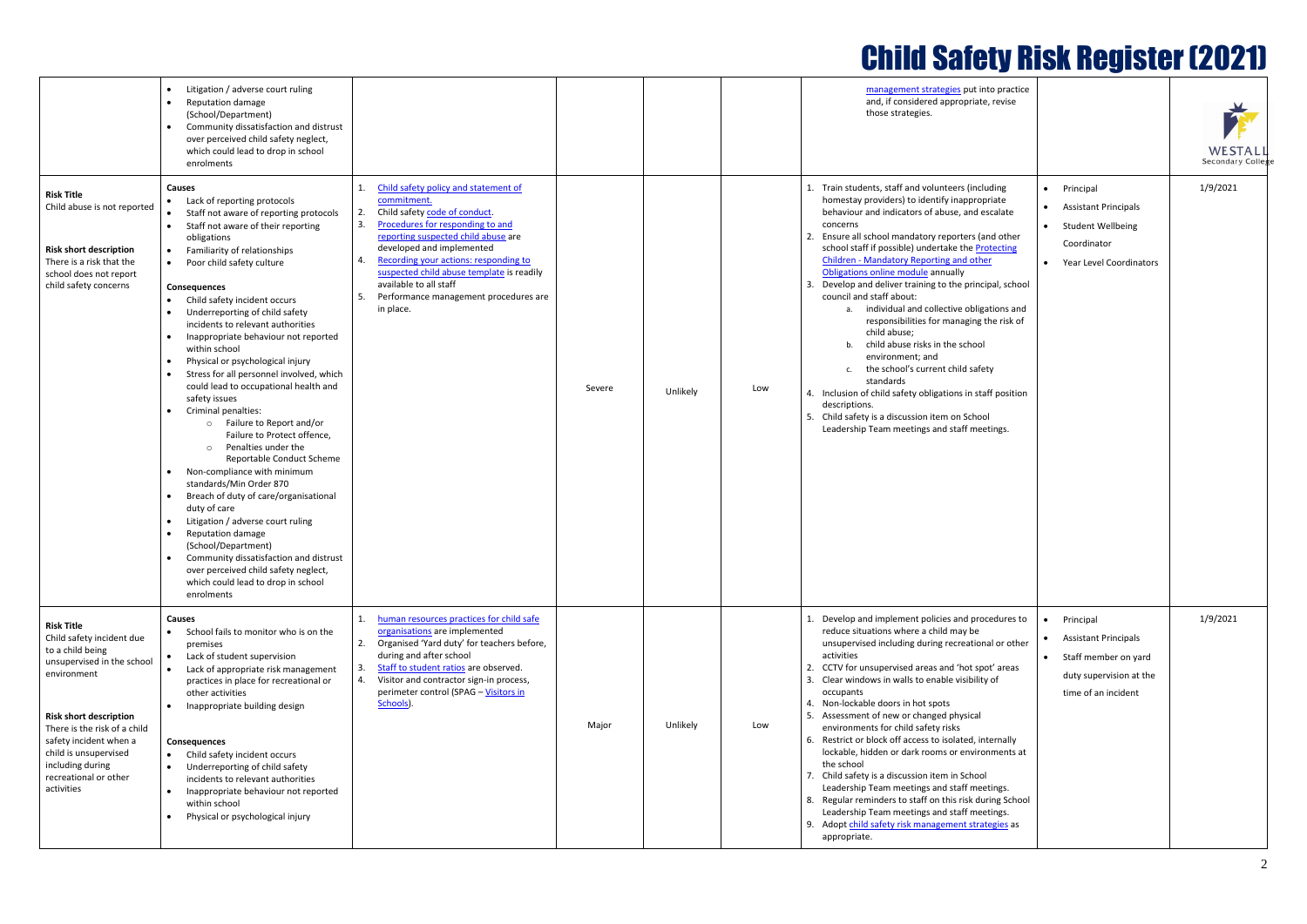| <b>Child Safety Risk Register (2021)</b> |  |
|------------------------------------------|--|
|                                          |  |

|                                                                                                                                                                   | Stress for all personnel involved, which<br>could lead to occupational health and<br>safety issues<br>Criminal penalties:<br>o Failure to Report and/or<br>Failure to Protect offence,<br>Penalties under the<br>$\circ$<br>Reportable Conduct Scheme<br>Non-compliance with minimum<br>standards/Min Order 870<br>Breach of duty of care/organisational<br>duty of care<br>Litigation / adverse court ruling<br>Reputation damage<br>(School/Department)<br>Community dissatisfaction and distrust<br>over perceived child safety neglect,<br>which could lead to drop in school<br>enrolments                                                                                                                                                                                                                                                                                                                                                                                                                                                                                                                                                                                                                                                                                     |                                                                                                                                                                                                                                                                                                                                                                                                                                                                                                                                                                                         |       |          |     |                                                                                                                                                                                                                                                                                                                                                                                                                                                                                                                                                                                                                                                                                                                                                                                                                                                                                                                                                                                                |
|-------------------------------------------------------------------------------------------------------------------------------------------------------------------|-------------------------------------------------------------------------------------------------------------------------------------------------------------------------------------------------------------------------------------------------------------------------------------------------------------------------------------------------------------------------------------------------------------------------------------------------------------------------------------------------------------------------------------------------------------------------------------------------------------------------------------------------------------------------------------------------------------------------------------------------------------------------------------------------------------------------------------------------------------------------------------------------------------------------------------------------------------------------------------------------------------------------------------------------------------------------------------------------------------------------------------------------------------------------------------------------------------------------------------------------------------------------------------|-----------------------------------------------------------------------------------------------------------------------------------------------------------------------------------------------------------------------------------------------------------------------------------------------------------------------------------------------------------------------------------------------------------------------------------------------------------------------------------------------------------------------------------------------------------------------------------------|-------|----------|-----|------------------------------------------------------------------------------------------------------------------------------------------------------------------------------------------------------------------------------------------------------------------------------------------------------------------------------------------------------------------------------------------------------------------------------------------------------------------------------------------------------------------------------------------------------------------------------------------------------------------------------------------------------------------------------------------------------------------------------------------------------------------------------------------------------------------------------------------------------------------------------------------------------------------------------------------------------------------------------------------------|
| <b>Risk Title</b><br>Unsafe online<br>environment<br><b>Risk short description</b><br>There is the risk of a child<br>safety incident in an online<br>environment | <b>Causes</b><br>Online child safety issues (including<br>grooming) via media services:<br>email<br>$\circ$<br>Facebook, Instagram, Twitter<br>$\circ$<br>and other social media<br>YouTube<br>$\circ$<br>mobile phone SMS messages<br>$\circ$<br>and other mobile messaging<br>media<br>telephone, Skype and other<br>$\circ$<br>media for making voice calls<br>photography and<br>$\circ$<br>videography<br>any other electronic media.<br>$\circ$<br><b>Consequences</b><br>Child safety incident occurs<br>Underreporting of child safety<br>incidents to relevant authorities<br>Inappropriate behaviour not reported<br>within school<br>Physical or psychological injury<br>Stress for all personnel involved, which<br>could lead to occupational health and<br>safety issues<br>Criminal penalties:<br>o Failure to Report and/or<br>Failure to Protect offence,<br>Penalties under the<br>$\circ$<br>Reportable Conduct Scheme<br>Non-compliance with minimum<br>standards/Min Order 870<br>Breach of duty of care/organisational<br>duty of care<br>Litigation / adverse court ruling<br>Reputation damage<br>(School/Department)<br>Community dissatisfaction and distrust<br>over perceived child safety neglect,<br>which could lead to drop in school<br>enrolments | School online policy and procedures,<br>1.<br>including Digital Technologies policy<br>2.<br>Child Safety Code of Conduct<br>3.<br>Use of school 'Acceptable Use Agreement'<br>Use of an internet filter where required<br>4.<br>5.<br>Use of <b>Interactive Learning Modules</b><br>regarding bullying<br>Appropriate supervision for all online<br>6.<br>activities<br>7.<br>Response protocols implemented<br>8.<br>Ongoing awareness of the school's online<br>policies and procedures<br>Ongoing review of control effectiveness<br>9.<br>and improvements instigated as required. | Major | Unlikely | Low | 1. Train students and staff to identify inappropriate<br>behaviour (including grooming) and indicators of<br>abuse, and escalate concerns<br>2. Develop strategies to deliver appropriate education<br>to students (see A Guide to Support Victorian<br>Schools to Meet Child Safe Standard 7 and<br>Empowerment and participation of children) about:<br>standards of behaviour for students<br>a.<br>attending the school;<br>healthy and respectful relationships<br>b.<br>(including sexuality);<br>resilience; and<br>c.<br>d.<br>child abuse awareness and prevention.<br>3. Become an <b>eSmart School</b><br>4. Prepare curriculum plans that explicitly teach safe,<br>responsible and ethical online behaviours.<br>5. Organise for the school to take the <b>Bully Stoppers</b><br>pledge<br>6. Develop newsletter for parents with information<br>and links to protect their children in the online<br>environment (see eSafety Commissioner resources<br>for parents and carers). |

|                                                     |                                                                                | WESTALL<br>Secondary College |
|-----------------------------------------------------|--------------------------------------------------------------------------------|------------------------------|
| opriate<br>tors of<br>education<br><u>rian</u><br>ł | Principal<br>$\bullet$<br><b>Assistant Principals</b><br>ICT Team<br>$\bullet$ | 1/9/2021                     |
| en) about:<br>lents                                 |                                                                                |                              |
| ships                                               |                                                                                |                              |
| vention.                                            |                                                                                |                              |
| ach safe,                                           |                                                                                |                              |
| toppers                                             |                                                                                |                              |
| mation<br>nline<br>esources                         |                                                                                |                              |
|                                                     |                                                                                |                              |
|                                                     |                                                                                |                              |
|                                                     |                                                                                |                              |
|                                                     |                                                                                |                              |
|                                                     |                                                                                |                              |
|                                                     |                                                                                |                              |
|                                                     |                                                                                |                              |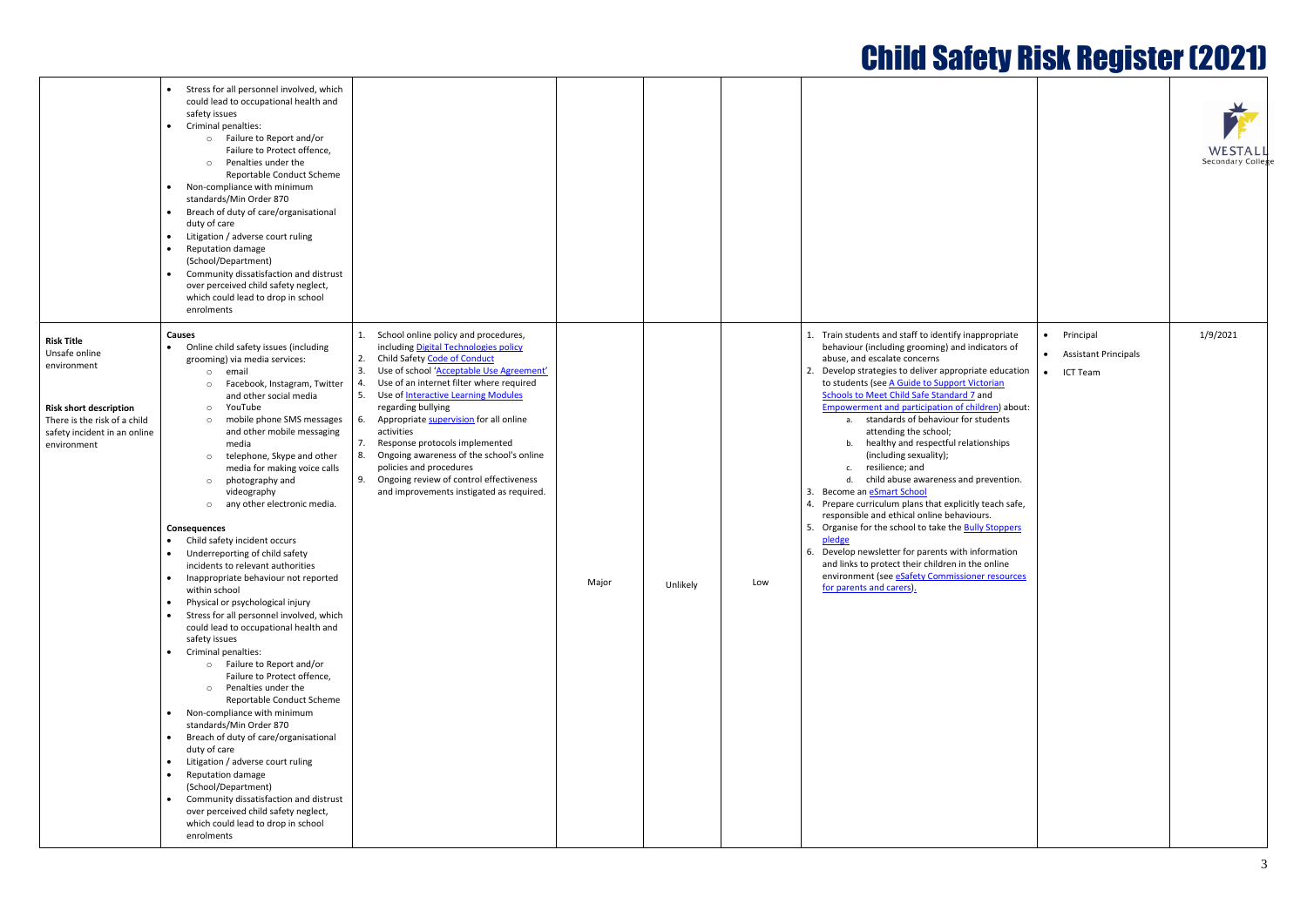

|                                                                                                                                                                           |                                                                                                                                                                                                                                                                                                                                                                                                                                                                                                                                                                                                                                                                                                                                                                                                                                                                                                                                                                                                                                    |                                                                                                                                                                                                                                                                                                                                                                                                                                                                                                                                                                                                                                                                                                                                                                                                                                                                                                    |        |          |                                                                                                      | <b>Child Safety Risk Register (2021)</b>                                                                                                                                                                                                                                                                                                                                                                                                                                                                                                                                                                                                                                                                                                                                                                                                                                                                                                                                                                                                                 |                                                                             |                                                |
|---------------------------------------------------------------------------------------------------------------------------------------------------------------------------|------------------------------------------------------------------------------------------------------------------------------------------------------------------------------------------------------------------------------------------------------------------------------------------------------------------------------------------------------------------------------------------------------------------------------------------------------------------------------------------------------------------------------------------------------------------------------------------------------------------------------------------------------------------------------------------------------------------------------------------------------------------------------------------------------------------------------------------------------------------------------------------------------------------------------------------------------------------------------------------------------------------------------------|----------------------------------------------------------------------------------------------------------------------------------------------------------------------------------------------------------------------------------------------------------------------------------------------------------------------------------------------------------------------------------------------------------------------------------------------------------------------------------------------------------------------------------------------------------------------------------------------------------------------------------------------------------------------------------------------------------------------------------------------------------------------------------------------------------------------------------------------------------------------------------------------------|--------|----------|------------------------------------------------------------------------------------------------------|----------------------------------------------------------------------------------------------------------------------------------------------------------------------------------------------------------------------------------------------------------------------------------------------------------------------------------------------------------------------------------------------------------------------------------------------------------------------------------------------------------------------------------------------------------------------------------------------------------------------------------------------------------------------------------------------------------------------------------------------------------------------------------------------------------------------------------------------------------------------------------------------------------------------------------------------------------------------------------------------------------------------------------------------------------|-----------------------------------------------------------------------------|------------------------------------------------|
| <b>Risk Title</b><br>Contractor(s) on the<br>premises commit abuse<br><b>Risk short description</b><br>There is the risk that<br>contractors commit abuse                 | <b>Causes</b><br>School fails to monitor who is on the<br>premises<br>Lack of supervision<br>Contractors not aware of school<br>arrangements<br>Lack of background checks on<br>contractors<br><b>Consequences</b><br>Child safety incident occurs<br>Underreporting of child safety<br>incidents to relevant authorities<br>Inappropriate behaviour not reported<br>within school<br>Physical or psychological injury<br>Stress for all personnel involved, which<br>could lead to occupational health and<br>safety issues<br>Criminal penalties:<br>Failure to Report and/or<br>$\circ$<br>Failure to Protect offence.<br>Penalties under the<br>$\circ$<br>Reportable Conduct Scheme<br>Non-compliance with minimum<br>standards/Min Order 870<br>Breach of duty of care/organisational<br>duty of care<br>Litigation / adverse court ruling<br>Reputation damage<br>(School/Department)<br>Community dissatisfaction and distrust<br>over perceived child safety neglect,<br>which could lead to drop in school<br>enrolments | The Visitors in Schools policy is followed<br>where appropriate<br>Screening checks, including working with<br>2.<br>children checks or referee checks<br>Visitor and contractor sign-in process,<br>3.<br>perimeter control (SPAG - Visitors in<br>Schools)<br>Signage at school office clearly directing<br>visitors to reception<br>child safety risk management strategies<br>5.<br>are adopted as appropriate.                                                                                                                                                                                                                                                                                                                                                                                                                                                                                | Severe | Unlikely | 1. Raise topic in staff meetings.<br>school premises.<br>Low                                         | 2. Awareness sessions for students.<br>3. Refresher training for frequent contractors.<br>4. All contractors supervised whilst on school grounds.<br>5. Staff trained to question unaccompanied visitors on                                                                                                                                                                                                                                                                                                                                                                                                                                                                                                                                                                                                                                                                                                                                                                                                                                              | • Principal<br><b>Assistant Principals</b><br><b>Facilities Coordinator</b> | 1/9/2021<br>WESTALI<br><b>Secondary Colleg</b> |
| <b>Risk Title</b><br>School staff member or<br>volunteer commits abuse<br><b>Risk short description</b><br>There is a risk that a school<br>staff member commits<br>abuse | <b>Causes</b><br>Circumvention of proper pre-<br>employment procedures, including no<br>background/suitability checks<br>A non-compliant recruitment process<br>Non-compliance with relevant policies<br>and procedures including conflict of<br>interest policy<br>Unethical behaviour<br>Lack of child safety culture<br><b>Consequences</b><br>Child safety incident occurs<br>Underreporting of child safety<br>incidents to relevant authorities<br>Inappropriate behaviour not reported<br>within school<br>Physical or psychological injury<br>Stress for all personnel involved, which<br>could lead to occupational health and<br>safety issues<br>Criminal penalties:<br>Failure to Report and/or<br>$\circ$<br>Failure to Protect offence,<br>Penalties under the<br>$\circ$<br>Reportable Conduct Scheme                                                                                                                                                                                                               | The DET Recruitment in Schools guide is<br>followed, including appropriate screening<br>and referee checks for preferred<br>candidate.<br>Child safety Code of Conduct<br>Child Safety Policy<br>3.<br><b>Suitability Checks for School Volunteers</b><br>4.<br>and Visitors<br>Visitors policy is followed<br>5.<br>Performance and development and review<br>6.<br>processes with regular feedback to<br>provide opportunities to discuss any<br>concerns<br>human resources practices for child safe<br>organisations are implemented<br>Staff management practices as highlighted<br>8.<br>in the HRWeb Workforce Planning policy<br>are in place<br>Regular staff meetings and Principal 1:1<br>meetings with staff<br>10. Manager Assist telephone advisory service<br>11. If required refer to HRWeb Complaints,<br>unsatisfactory performance and<br>misconduct<br>12. School duty of care | Severe | Rare     | training<br>2. Thorough induction process<br>6.<br>Low<br>in Victorian Schools<br>8.<br>9.<br>about: | Ensure that staff are regularly reminded of their<br>child safety obligations and undergo refresher<br>3. Leadership model child safe culture<br>4. Appropriate and inappropriate behaviours are<br>discussed regularly at staff meetings so that staff<br>are empowered to escalate concerns<br>Principal Performance and development<br>Ongoing monitoring and review of staff and<br>student work practices and behaviours for<br>'warning signals' and indicators of abuse - see<br><b>Identifying and Responding to All Forms of Abuse</b><br>Child safety standard discussion item on School<br>Leadership Team meetings and staff meetings.<br>Ensure all school mandatory reporters (and other<br>school staff if possible) undertake the Protecting<br>Children - Mandatory Reporting and other<br>Obligations online module annually<br>Develop strategies to deliver appropriate<br>education to students (see A Guide to Support<br>Victorian Schools to Meet Child Safe Standard 7<br>and <b>Empowerment</b> and participation of children) | Principal<br>• Assistant Principals                                         | 1/9/2021                                       |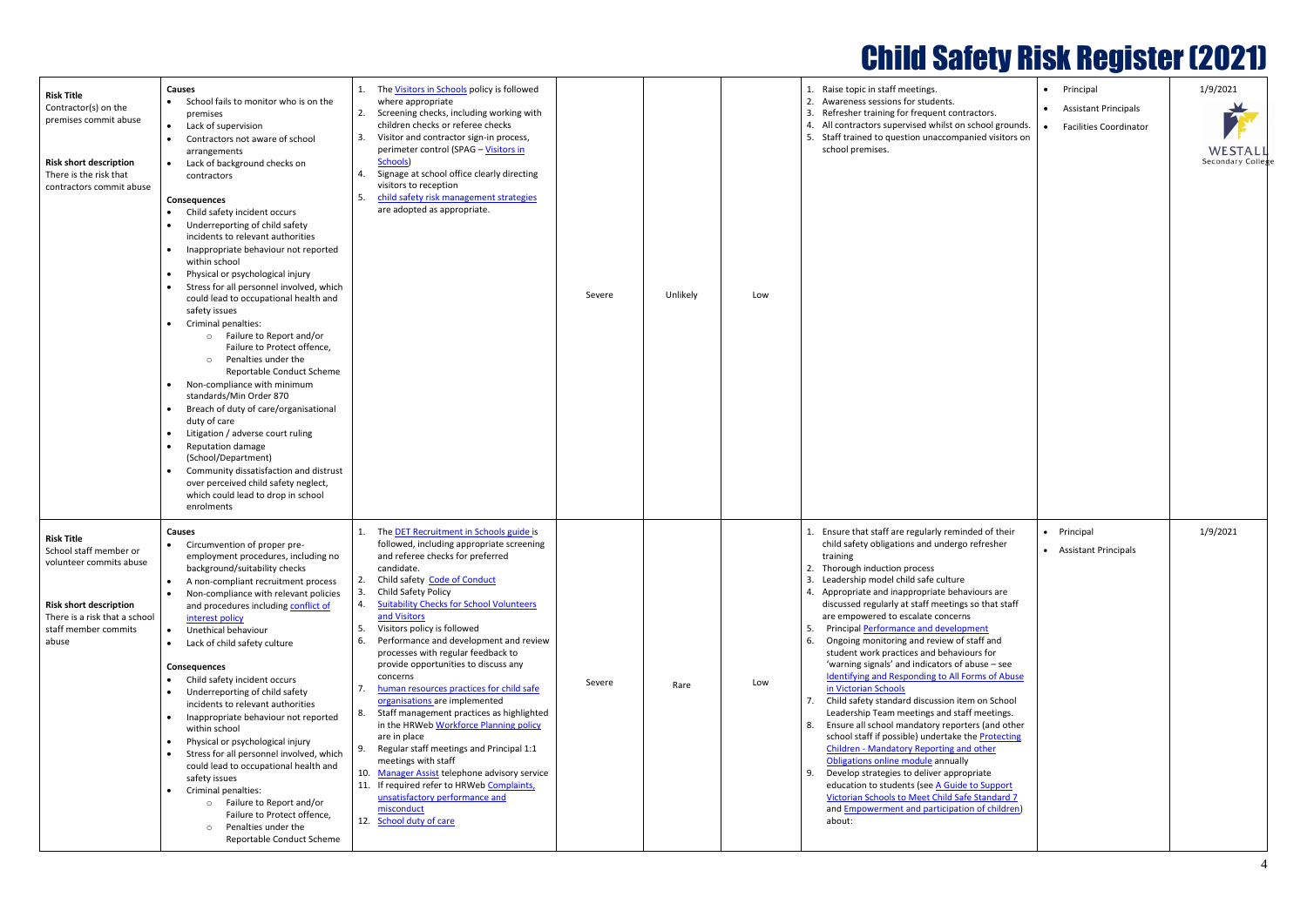|                                                                                                                                                                                                         | Non-compliance with minimum<br>standards/Min Order 870<br>Breach of duty of care/organisational<br>duty of care<br>Litigation / adverse court ruling<br>Reputation damage<br>(School/Department)<br>Community dissatisfaction and distrust<br>over perceived child safety neglect,<br>which could lead to drop in school<br>enrolments                                                                                                                                                                                                                                                                                                                                                                                                                                                                                                                                                                                                                                                                                                                                                                                                                                                                                                                  | child safety risk management strategies<br>are adopted as appropriate.                                                                                                                                                                                                                                                                                                                                                                                                                                                                                                                                                                                                                                                                                                                                                                                                                                                                                                                                                                                                                                                         |       |          |        | standards of behaviour for students<br>attending the school;<br>b. healthy and respectful relationships<br>(including sexuality);<br>resilience: and<br>c.<br>child abuse awareness and prevention                                                                                                                                                                                                                                                                                                                                                                                 |                                                                                                                                              | WESTALI<br>Secondary Colleg |
|---------------------------------------------------------------------------------------------------------------------------------------------------------------------------------------------------------|---------------------------------------------------------------------------------------------------------------------------------------------------------------------------------------------------------------------------------------------------------------------------------------------------------------------------------------------------------------------------------------------------------------------------------------------------------------------------------------------------------------------------------------------------------------------------------------------------------------------------------------------------------------------------------------------------------------------------------------------------------------------------------------------------------------------------------------------------------------------------------------------------------------------------------------------------------------------------------------------------------------------------------------------------------------------------------------------------------------------------------------------------------------------------------------------------------------------------------------------------------|--------------------------------------------------------------------------------------------------------------------------------------------------------------------------------------------------------------------------------------------------------------------------------------------------------------------------------------------------------------------------------------------------------------------------------------------------------------------------------------------------------------------------------------------------------------------------------------------------------------------------------------------------------------------------------------------------------------------------------------------------------------------------------------------------------------------------------------------------------------------------------------------------------------------------------------------------------------------------------------------------------------------------------------------------------------------------------------------------------------------------------|-------|----------|--------|------------------------------------------------------------------------------------------------------------------------------------------------------------------------------------------------------------------------------------------------------------------------------------------------------------------------------------------------------------------------------------------------------------------------------------------------------------------------------------------------------------------------------------------------------------------------------------|----------------------------------------------------------------------------------------------------------------------------------------------|-----------------------------|
| <b>Risk Title</b><br>Child safety incident at<br>excursions and camps<br><b>Risk short description</b><br>There is a risk that a child<br>safety incident occurs<br>whilst on excursions and<br>camps.  | <b>Causes</b><br>Lack of awareness of local conditions<br>$\bullet$<br>(unknown people and environments)<br>School fails to monitor who is in vicinity<br>$\bullet$<br>of school camps / excursions<br>Lack of supervision<br>Inappropriate student behaviour<br>Failure to consider child safety risks<br>Lack of appropriate risk management<br>$\bullet$<br>practices in place for recreational or<br>other activities<br><b>Consequences</b><br>Child safety incident occurs<br>Underreporting of child safety<br>incidents to relevant authorities<br>Inappropriate behaviour not reported<br>within school<br>Physical or psychological injury<br>Stress for all personnel involved, which<br>could lead to occupational health and<br>safety issues<br>Criminal penalties:<br>o Failure to Report and/or<br>Failure to Protect offence.<br>Penalties under the<br>$\circ$<br>Reportable Conduct Scheme<br>Non-compliance with minimum<br>standards/Min Order 870<br>Breach of duty of care/organisational<br>duty of care<br>Litigation / adverse court ruling<br>Reputation damage<br>(School/Department)<br>Community dissatisfaction and distrust<br>over perceived child safety neglect,<br>which could lead to drop in school<br>enrolments | Appropriate school approvals for<br>excursions/camps including risk<br>assessment<br>Team Leader(s) upon arrival at commercial<br>camp sites conducts briefing with camp<br>site authorities/staff to confirm site<br>arrangements or any updates regarding<br>local conditions<br>Team Leader(s) following briefing with<br>-3.<br>authorities brief teaching / support staff of<br>any updates<br>Staff and volunteers conduct area<br>4.<br>familiarity upon arrival at venue<br>-5.<br>Staff to student ratios are observed<br>6.<br>Regular student head counts<br>7.<br>All staff members at the camp or excursion<br>have been trained in what to do when an<br>allegation of child abuse is made<br>Recording your actions: responding to<br>-8.<br>suspected child abuse template is readily<br>available to all staff<br>child safety risk management strategies<br>9.<br>are adopted as appropriate<br>10. Volunteer screening / suitability checks are<br>undertaken in line with the school's<br>Volunteer Policy, including for homestay<br>providers.<br>11. Code of Conduct applies in all school<br>contexts. | Major | Unlikely | Medium | Team Leader(s) to conduct an end day (each day)<br>debrief to identify any issues arising and to lead<br>the development of treatment solutions.<br>Specific child safety briefing for excursion/camp<br>2.<br>staff and volunteers<br>Avoid staff members/volunteers being alone with<br>3<br>students<br>Child safety considered when determining sleeping<br>arrangements.                                                                                                                                                                                                      | Principal<br>• Assistant Principals<br>Staff member in charge of<br>camp or excursion<br>• Staff members present on<br>the camp or excursion | 1/9/2021                    |
| <b>Risk Title</b><br>Child safety incident at<br>work experience<br><b>Risk short description</b><br>There is a risk that a child<br>safety incident occurs<br>while a student is at work<br>experience | <b>Causes</b><br>Lack of awareness of local conditions<br>$\bullet$<br>(unknown people and environments)<br>Lack of supervision<br>$\bullet$<br>Lack of awareness of child safety risks<br>by the employer<br>Failure to consider child safety risks<br>Lack of appropriate risk management<br>practices in place for the workplace<br><b>Consequences</b><br>• Child safety incident occurs                                                                                                                                                                                                                                                                                                                                                                                                                                                                                                                                                                                                                                                                                                                                                                                                                                                            | Appropriate school approvals for work<br>experience<br>Student is under the direct supervision of<br>2.<br>a supervisor who is responsible for<br>ensuring the employer's obligations are<br>carried out<br>Work Experience Coordinator or<br>3.<br>nominated staff contact the student at<br>least once during the placement<br>Student has the Work Experience<br>4.<br>Coordinator's contact details to report any<br>incidents                                                                                                                                                                                                                                                                                                                                                                                                                                                                                                                                                                                                                                                                                             | Major | Unlikely | Low    | Information provided to employer about the Child<br>Safe Standards and acceptable and unacceptable<br>behaviours in dealing with students, including the<br><b>Fact Sheet for Employers: Child Safe Standards and</b><br><b>Workplace Learning</b><br>Employer provided with a copy of the school's<br>Child Safety Policy and Code of Conduct<br>Work Experience Coordinator is available as a<br>contact person for the student for the period of<br>the arrangement<br>Work Experience Coordinator visits or contacts<br>4.<br>new employers prior to work experience to ensure | Principal<br><b>Assistant Principals</b><br>Careers and Pathways<br>Coordinator                                                              | 1/9/2021                    |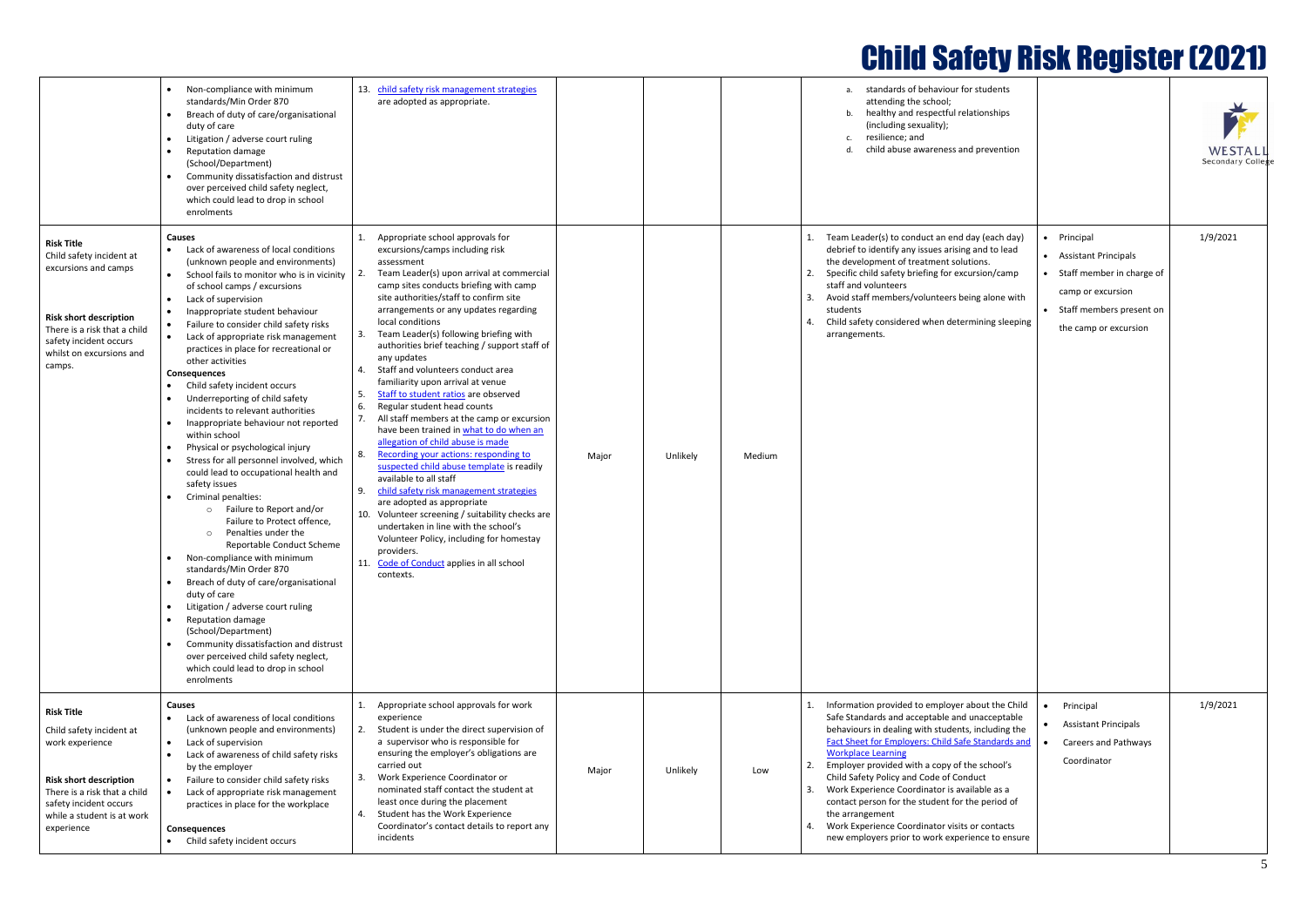ised for the

about work  $\epsilon$  issues



|  | $\mathbf{r}$                 |
|--|------------------------------|
|  | <b>WESTA</b><br>Secondary Co |
|  |                              |
|  |                              |
|  |                              |
|  |                              |
|  |                              |
|  |                              |
|  |                              |
|  |                              |
|  |                              |

|  | Underreporting of child safety<br>incidents to relevant authorities<br>Inappropriate behaviour not reported<br>within school<br>Physical or psychological injury<br>Stress for all personnel involved, which<br>could lead to occupational health and<br>safety issues<br>Criminal penalties:<br>Failure to Report and/or<br>$\circ$<br>Failure to Protect offence,<br>Penalties under the<br>$\bigcap$<br>Reportable Conduct Scheme<br>Non-compliance with minimum<br>standards/Min Order 870<br>Breach of duty of care/organisational<br>duty of care<br>Litigation / adverse court ruling<br>Reputation damage<br>(School/Department)<br>Community dissatisfaction and distrust<br>over perceived child safety neglect,<br>which could lead to drop in school<br>enrolments | Work experience supervisor holds a<br>-5.<br>Working with Children Check if student is<br>14 years of age<br>-6.<br>Deliver appropriate education to students<br>(see A Guide to Support Victorian Schools<br>to Meet Child Safe Standard 7 and<br>Empowerment and participation of<br>children) about:<br>standards of behaviour for<br>a.<br>students attending the school<br>and while on work experience;<br>healthy and respectful<br>b.<br>relationships (including<br>sexuality);<br>resilience; and<br>child abuse awareness and<br>d<br>prevention | that an appropriate program is organi<br>student<br>School keeps database of information<br>experience placements, including any<br>regarding employers. |
|--|--------------------------------------------------------------------------------------------------------------------------------------------------------------------------------------------------------------------------------------------------------------------------------------------------------------------------------------------------------------------------------------------------------------------------------------------------------------------------------------------------------------------------------------------------------------------------------------------------------------------------------------------------------------------------------------------------------------------------------------------------------------------------------|-------------------------------------------------------------------------------------------------------------------------------------------------------------------------------------------------------------------------------------------------------------------------------------------------------------------------------------------------------------------------------------------------------------------------------------------------------------------------------------------------------------------------------------------------------------|----------------------------------------------------------------------------------------------------------------------------------------------------------|
|--|--------------------------------------------------------------------------------------------------------------------------------------------------------------------------------------------------------------------------------------------------------------------------------------------------------------------------------------------------------------------------------------------------------------------------------------------------------------------------------------------------------------------------------------------------------------------------------------------------------------------------------------------------------------------------------------------------------------------------------------------------------------------------------|-------------------------------------------------------------------------------------------------------------------------------------------------------------------------------------------------------------------------------------------------------------------------------------------------------------------------------------------------------------------------------------------------------------------------------------------------------------------------------------------------------------------------------------------------------------|----------------------------------------------------------------------------------------------------------------------------------------------------------|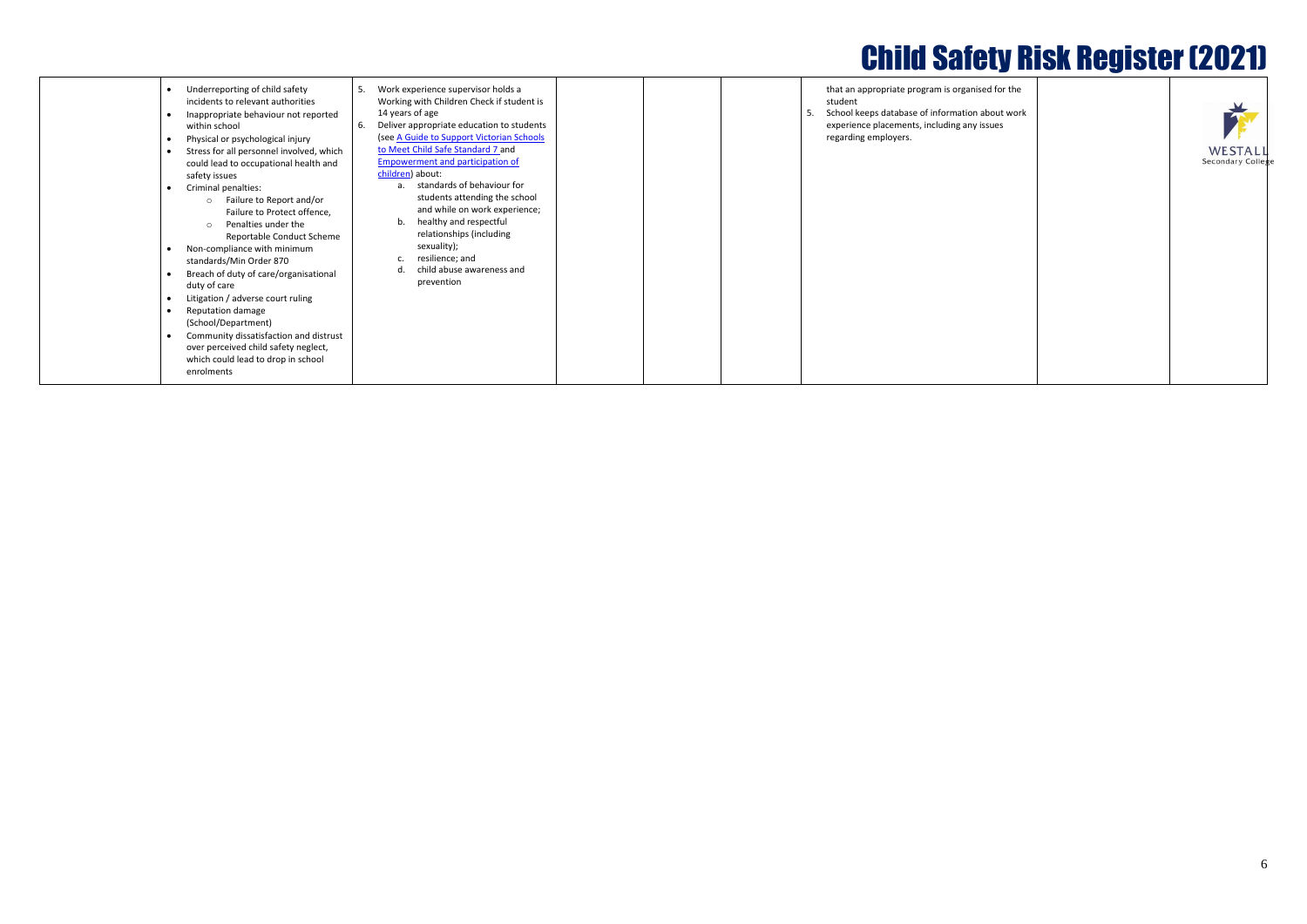## **DET Risk Process**



Education and Training

**Risk can be described as anything; event, practice, process, activity, etc. that could hinder or help achievement of stated goals or objectives.**

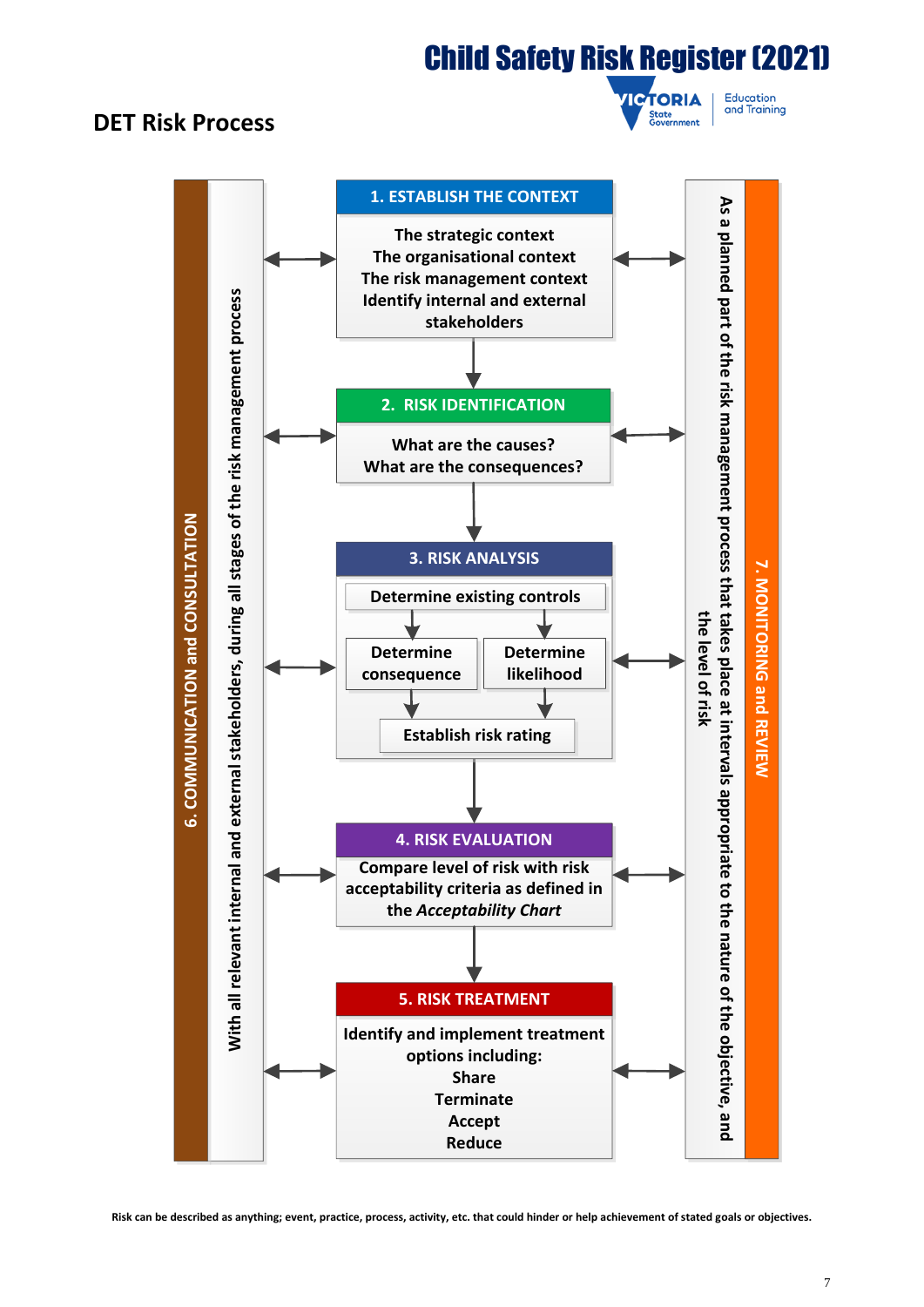8

## **DET Risk Management Framework - Assessment Tools**

## **Consequence Criteria:** This guide provides indicative terms against which the significance of risk is evaluated.

| <b>Descriptor</b>    | <b>Student Outcomes</b>                                                                                                                                                                                   | <b>Wellbeing and Safety</b>                                                                                                           | <b>Finance</b>                                                                                                                                     | <b>Reputation</b>                                                                                                 | <b>Operations</b>                                                                                                              | <b>Strategic</b>                                                                                                                                       |
|----------------------|-----------------------------------------------------------------------------------------------------------------------------------------------------------------------------------------------------------|---------------------------------------------------------------------------------------------------------------------------------------|----------------------------------------------------------------------------------------------------------------------------------------------------|-------------------------------------------------------------------------------------------------------------------|--------------------------------------------------------------------------------------------------------------------------------|--------------------------------------------------------------------------------------------------------------------------------------------------------|
| <b>Insignificant</b> | • Educational outcomes,<br>engagement and wellbeing<br>and pathways and<br>transitions can be met with<br>workarounds                                                                                     | • Minor injury requiring no first<br>aid or peer support for stress /<br>trauma event                                                 | • Small loss that can be<br>absorbed                                                                                                               | • Internal impact (no external<br>impact)                                                                         | • School operations continue<br>with slight interruptions to<br>normal activities                                              | • Goals, targets and key<br>improvement strategies can<br>be delivered with<br>inconsequential impacts                                                 |
| <b>Minor</b>         | • Educational outcomes,<br>engagement and wellbeing<br>and pathways and<br>transitions achieved but<br>below targets                                                                                      | • Injury / ill health requiring first<br>aid<br>Peer support for stress /<br>trauma event                                             | • Loss of 'consumable' assets,<br>• < 2% deviation from budget<br>• Minor fraud possible                                                           | • Adverse comments local<br>community media<br>• Short term stakeholder<br>dissatisfaction / comment              | • Some school operations<br>disrupted<br>• Minor workarounds return<br>school to normal operations                             | • Minor workaround need to<br>be implemented to deliver<br>the SSP goals, targets and key<br>improvement strategies                                    |
| <b>Moderate</b>      | • Students' overall levels of<br>Literacy and Numeracy static<br>• Increasing truancy<br>• Partial achievement of<br>targeted pathways and<br>transition                                                  | • Injury / ill health requiring<br>medical attention<br>• Stress / trauma event<br>requiring professional support                     | • Loss of assets<br>• 2% - 5% deviation from<br>budget<br>External audit management<br>letter                                                      | • External scrutiny e.g. VAGO<br>• Adverse state media comment<br>• Stakeholder relationship<br>impacted          | • Key school operations<br>temporarily disrupted<br>• School leadership team meets<br>to return school to normal<br>operations | • Constant consultation with<br>key stakeholders needs to be<br>maintained to deliver the SSP<br>goals, targets and key<br>improvement strategies      |
| <b>Major</b>         | • National targeted<br>improvements not achieved<br>• Partial achievement of<br>targeted learning outcomes<br>• Student dissatisfaction with<br>access to pathways /<br>transitions                       | • Injury / ill health requiring<br>hospital admission<br>• Stress / trauma event<br>requiring ongoing clinical<br>support             | • Loss of significant assets<br>• 6% - 15% deviation from<br>budget<br>• External audit qualification<br>on accounts<br>• High end fraud committed | • External investigation<br>• Adverse comments national<br>media<br>• Stakeholder relationship<br>tenuous         | • Whole of school operations<br>disrupted<br>• Assistance sought from<br><b>Regional Office</b>                                | • Significant adjustment to<br>resource allocation and<br>service delivery required to<br>deliver SSP goals, targets and<br>key improvement strategies |
| <b>Severe</b>        | • Literacy and Numeracy<br>decline<br>• Student engagement and<br>connectedness to the school<br>and their peers is very poor<br>• Declining number of student<br>options for pathways and<br>transitions | Fatality or permanent<br>disability<br>• Stress / trauma event<br>requiring extensive clinical<br>support for multiple<br>individuals | • Loss of key assets<br>• >15 % deviation from<br>budget<br>• Systemic and high value<br>fraud                                                     | • Commission of inquiry<br>• National front page headlines<br>• Stakeholder relationship<br>irretrievably damaged | • Normal school operations<br>cease<br>• School evacuated<br>• Regional Office notified                                        | • SSP goals, targets and key<br>improvement strategies<br>cannot be delivered<br>• Changes need to be made to<br>the SSP                               |

**Likelihood Criteria:** This guide provides the indicative terms against which the probability of a risk event occurrence is evaluated.

## **DET's Control Effectiveness:** Indicates the self-assessment of control effectiveness.

## **Controls Effectiveness Rating and Criteria**

| Ineffective                        | • The design of controls overall, is ineffective in addressing key causes and/or consequences.<br>Documentation and/or communication of the controls does not exist (e.g. policies, procedures, etc.).<br>" The controls are not in operation or have not yet been implemented.                                                                                 |
|------------------------------------|-----------------------------------------------------------------------------------------------------------------------------------------------------------------------------------------------------------------------------------------------------------------------------------------------------------------------------------------------------------------|
| <b>Needs</b><br><b>Improvement</b> | • The design of controls only partially addresses key causes and/or consequences.<br>Documentation and/or communication of the controls (e.g. policies, procedures, etc.) are incomplete, unclear or inconsistent.<br>• The controls are not operating consistently and/or effectively and have not been implemented in full.                                   |
| Acceptable                         | " The design of controls is largely adequate and effective in addressing key causes and/or consequences.<br>The controls (e.g. policies, procedures, etc.) have been formally documented but not proactively communicated to relevant stakeholders.<br>• The controls are largely operating in a satisfactory manner and are providing some level of assurance. |
| <b>Effective</b>                   | • The design of controls is adequate and effective in addressing the key causes and/or consequences.<br>" The controls (e.g. policies, procedures, etc.) have been formally documented and proactively communicated to relevant stakeholders.<br>• The controls overall, are operating effectively so as to manage the risk.                                    |

**DET's Risk Rating Matrix:** Used to combine consequence with likelihood to determine the overall level of risk.

|            | <b>Risk Rating Matrix</b> | <b>Consequence</b> |               |                |                |                |  |  |  |
|------------|---------------------------|--------------------|---------------|----------------|----------------|----------------|--|--|--|
|            |                           | Insignificant      | <b>Minor</b>  | Moderate       | Major          | <b>Severe</b>  |  |  |  |
|            | <b>Almost Certain</b>     | <b>Medium</b>      | <b>High</b>   | <b>Extreme</b> | <b>Extreme</b> | <b>Extreme</b> |  |  |  |
|            | Likely                    | <b>Medium</b>      | <b>Medium</b> | High           | <b>Extreme</b> | <b>Extreme</b> |  |  |  |
| Likelihood | Possible                  | Low                | <b>Medium</b> | <b>Medium</b>  | <b>High</b>    | <b>Extreme</b> |  |  |  |
|            | Unlikely                  | Low                | Low           | <b>Medium</b>  | <b>Medium</b>  | <b>High</b>    |  |  |  |
|            | Rare                      | Low                | Low           | Low            | <b>Medium</b>  | <b>Medium</b>  |  |  |  |

## **DET's Acceptability Chart:** Used to decide whether the risk is acceptable, based on the rating calculated.

| <b>Extreme = Unacceptable</b><br>(must have Principal / School Council / Regional Office oversight) | Immediately consider whether the activity associated with this risk should cease. Any decision to continue<br>exposure to this level of risk should be made at Principal / School Council / Regional Office level, be subject<br>to the development of detailed treatments, on-going oversight and high level review. |
|-----------------------------------------------------------------------------------------------------|-----------------------------------------------------------------------------------------------------------------------------------------------------------------------------------------------------------------------------------------------------------------------------------------------------------------------|
| $High = Tolerable$<br>(with ongoing Principal Class Officer review)                                 | Risk should be reduced by developing treatments. It should be subject to on-going review to ensure<br>controls remain effective, and the benefits balance against the risk. Escalation of this level of risk to<br>Principal Class Officer level should occur.                                                        |

| <b>Descriptor</b>     | <b>Description</b>                 | Indicative % | <b>Indicative Frequency</b>     |                                                                                                                                                                                                                                                                                                                                                                                                             |
|-----------------------|------------------------------------|--------------|---------------------------------|-------------------------------------------------------------------------------------------------------------------------------------------------------------------------------------------------------------------------------------------------------------------------------------------------------------------------------------------------------------------------------------------------------------|
| <b>Almost Certain</b> | Expected to occur                  | >95%         | Multiple times in the next year | Note:<br>The Likelihood Criteria refers to the likelihood of<br>the consequence descriptor you have selected i.e.<br>the likelihood of a 'major' consequence.<br>The <b>Indicative Frequency</b> may not be relevant<br>when assessing risks related to repeated activities,<br>or when objectives are to be delivered over discrete<br>periods of time. It should not be the sole basis for<br>assessment. |
| <b>Likely</b>         | Probably will occur (no surprise)  | 66-95%       | At least once in the next year  |                                                                                                                                                                                                                                                                                                                                                                                                             |
| <b>Possible</b>       | May occur at some stage            | 26-65%       | Once in the next 3 years        |                                                                                                                                                                                                                                                                                                                                                                                                             |
| <b>Unlikely</b>       | Would be surprising if it occurred | 5-25%        | Once in the next 5 years        |                                                                                                                                                                                                                                                                                                                                                                                                             |
| Rare                  | May never occur                    | <5%          | Once in the next 10 years       |                                                                                                                                                                                                                                                                                                                                                                                                             |